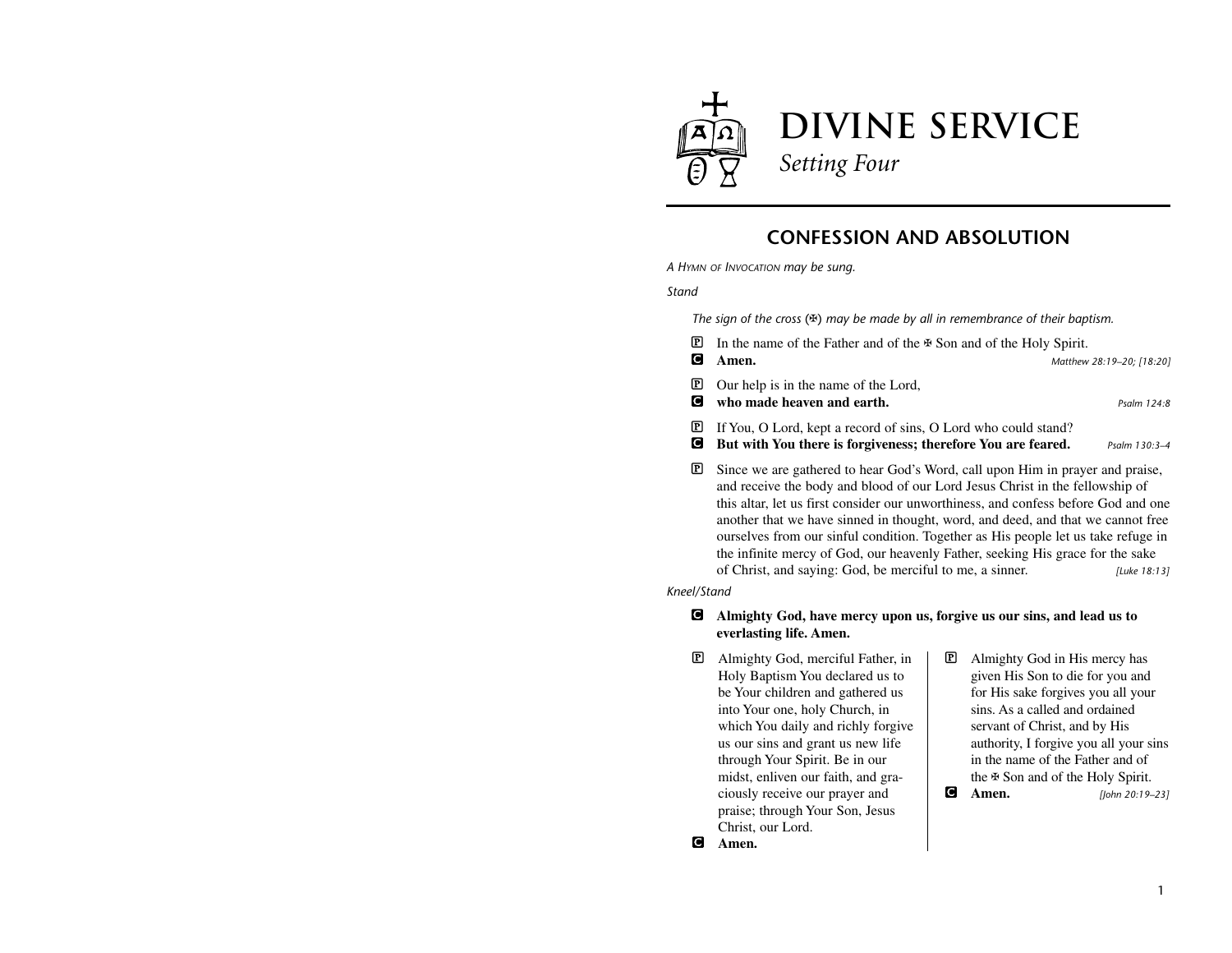*2 Timothy 4:22*

# **SERVICE OF THE WORD**

#### **INTROIT, PSALM or ENTRANCE HYMN**



*The KYRIE may be sung once, or several times in response to various petitions.*



### **SALUTATION and COLLECT OF THE DAY**

- **P** The Lord be with you.
- C **And also with you.**
- $\mathbb{P}$  Let us pray ...

*The COLLECT OF THE DAY is spoken.*

C **Amen.**

*Sit*

#### **OLD TESTAMENT or FIRST READING**

- *After the reading:*
- A This is the Word of the Lord.
- C **Thanks be to God.**

### **GRADUAL or PSALM**

#### **EPISTLE or SECOND READING**

*After the reading:*

- A This is the Word of the Lord.
- C **Thanks be to God.**

*Stand*

### **ALLELUIA and VERSE**

*During Lent, the ALLELUIA is omitted.*



*The congregation sings the following, or the choir may sing an appointed verse:* 

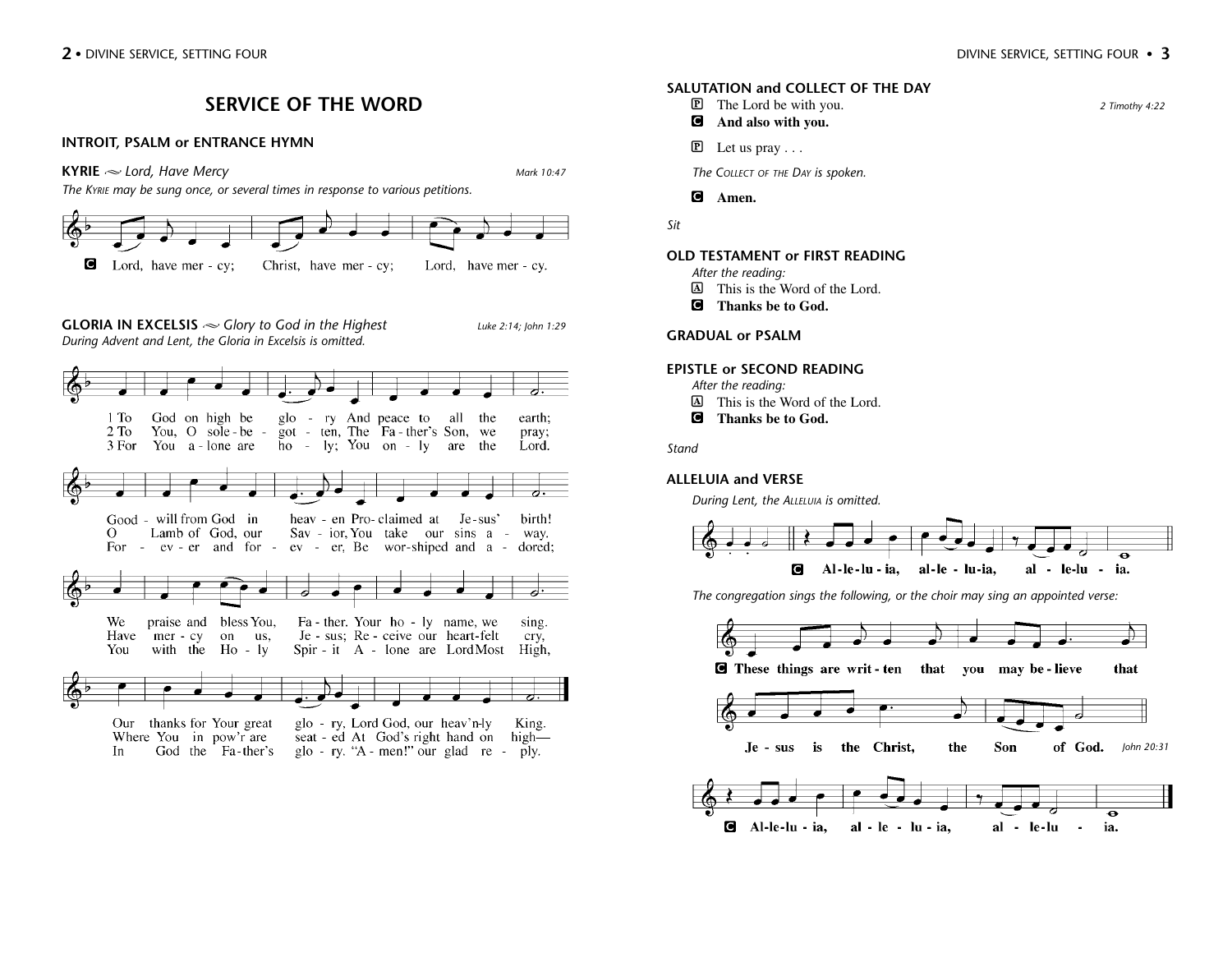P The Holy Gospel according to St. \_\_\_\_\_\_\_\_, the \_\_\_\_\_\_\_\_ chapter.

C **Glory to You, O Lord.**

*After the reading:* P This is the Gospel of the Lord.

C **Praise to You, O Christ.**

#### **CREED**

*The CREED may be confessed here or after the Sermon.*

#### **Nicene Creed**

C **I believe in one God, the Father Almighty, Maker of heaven and earth and of all things visible and invisible.**

## **And in one Lord Jesus Christ,**

**the only-begotten Son of God, begotten of His Father before all worlds, God of God, Light of Light, very God of very God, begotten, not made, being of one substance with the Father, by whom all things were made; who for us men\* and for our salvation came down from heaven and was incarnate by the Holy Spirit of the virgin Mary and was made man; and was crucified also for us under Pontius Pilate. He suffered, and was buried. And the third day He rose again according to the Scriptures and ascended into heaven and sits at the right hand of the Father.**

**And He will come again with glory to judge both the living and the dead, whose kingdom will have no end.**

**And I believe in the Holy Spirit,**

**the Lord and Giver of Life, who proceeds from the Father and the Son, who with the Father and the Son together is worshiped and glorified, who spoke by the prophets. And I believe in one holy Christian\*\* and apostolic Church, I acknowledge one Baptism for the remission of sins, and I look for the resurrection of the dead and the life** ✠ **of the world to come. Amen.**

> \* *us men* means all people. \*\*The ancient text reads *catholic*, meaning the "whole" church as it confesses the wholeness of Christian doctrine.

#### *OR*

**Apostles' Creed** C **I believe in God, the Father Almighty, maker of heaven and earth. And in Jesus Christ, his only Son, our Lord, who was conceived by the Holy Spirit, born of the virgin Mary, suffered under Pontius Pilate, was crucified, died and was buried. He descended into hell. The third day He rose again from the dead. He ascended into heaven and sits at the right hand of God the Father Almighty. From thence He will come to judge the living and the dead. I believe in the Holy Spirit, the holy Christian\* Church, the communion of saints, the forgiveness of sins, the resurrection of the body, and the life** ✠ **everlasting. Amen.**

\*The ancient text reads *catholic*, meaning the "whole" church as it confesses the wholeness of Christian doctrine.

#### *Sit*

#### **HYMN OF THE DAY**

#### **SERMON**

*Stand*

*The CREED may be confessed here.*

#### **PRAYER OF THE CHURCH** *1 Timothy 2:1–4*

*Following the prayers, the people may greet one another in the name of the Lord saying, "Peace be with you," as a sign of reconciliation and unity of the Spirit in the bond of peace (Mt. 5:22–24; Eph. 4:1–3).*

#### *Sit*

#### **OFFERING**

*If there is no Communion, the service concludes with the LORD'S PRAYER (p. 809), a concluding collect, and the BENEDICTION.*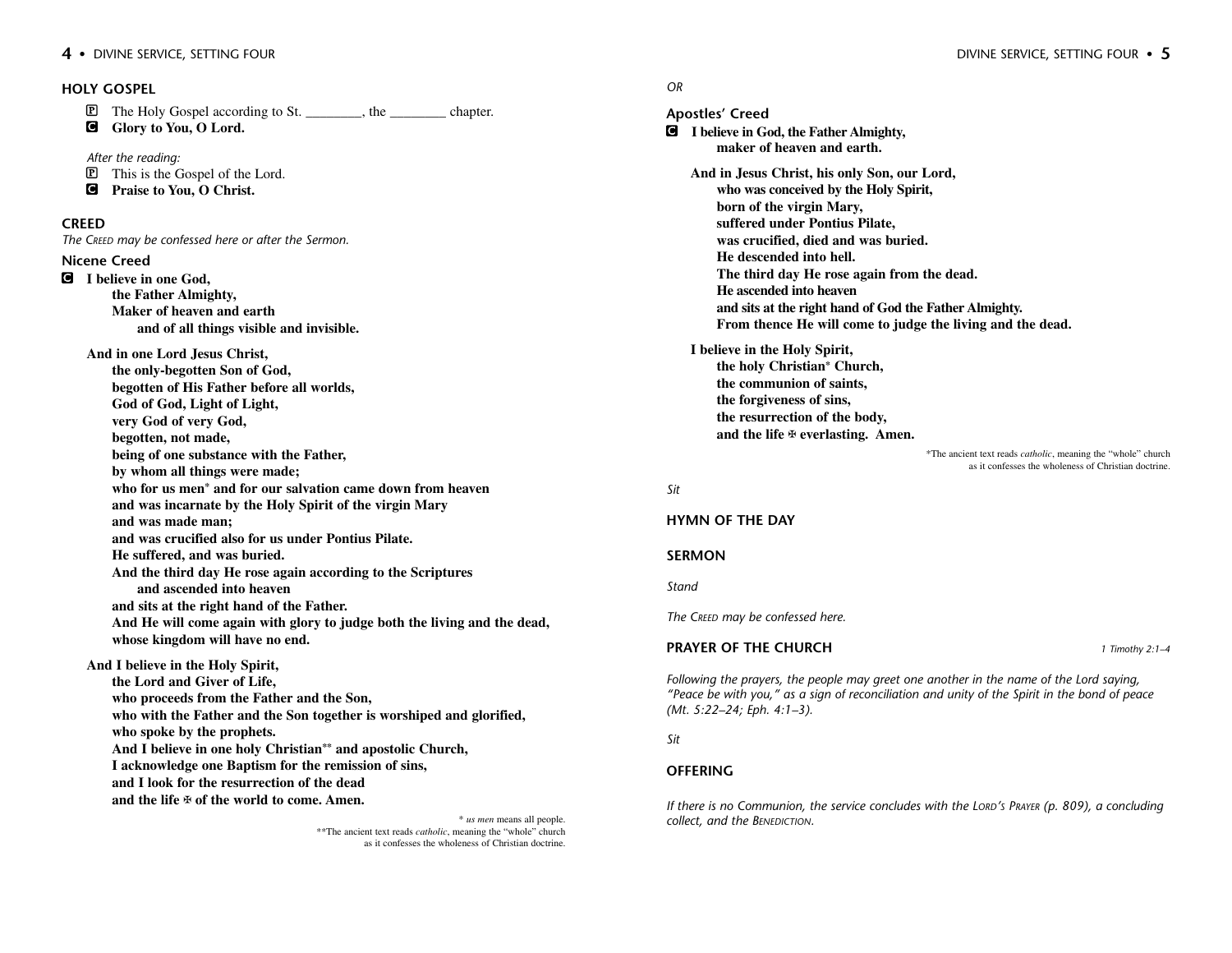# **SERVICE OF THE SACRAMENT**

#### *Stand*

| <b>PREFACE</b>    |                                                                                       |                  |
|-------------------|---------------------------------------------------------------------------------------|------------------|
| $\mathbf P$       | The Lord be with you.                                                                 | 2 Timothy 4:22   |
| с                 | And also with you.                                                                    |                  |
| $\mathbf{P}$<br>с | Lift up your hearts.<br>We lift them to the Lord.                                     | [Colossians 3:1] |
| $\mathbf{P}$<br>C | Let us give thanks to the Lord our God.<br>It is right to give Him thanks and praise. | [Psalm 136]      |

 $\mathbb{P}$  It is truly good, right, and salutary that we should at all times and in all places give thanks to You, O Lord, holy Father, almighty and everlasting God, for the countless blessings You so freely bestow on us and all creation. Above all, we give thanks for Your boundless love shown to us when You sent Your onlybegotten Son, Jesus Christ, into our flesh and laid on Him our sin, giving Him into death that we might not die eternally. Because He is now risen from the dead and lives and reigns to all eternity, all who believe in Him will overcome sin and death and will rise again to new life. Therefore with angels and archangels and with all the company of heaven we laud and magnify Your glorious name, evermore praising You and saying:



*Sabaoth* (SAH-bay-oath) is Hebrew for "heavenly armies." *Hosanna* is a Hebrew word of praise meaning "save us now."

#### **PRAYER OF THANKSGIVING**

P Blessed are You, O Lord our God, king of all creation, for You have had mercy on us and given Your only-begotten Son that whoever believes in Him should not perish but have eternal life.

*The prayer continues with the following, or a prayer appropriate to the season is said.*

In Your righteous judgment You condemned the sin of Adam and Eve, who ate the forbidden fruit, and You justly barred them and all their children from the tree of life. Yet, in Your great mercy, You promised salvation by a second Adam, Your Son, Jesus Christ, our Lord, and made His cross a life-giving tree for all who trust in Him.

We give You thanks for the redemption You have prepared for us through Jesus Christ. Grant us Your Holy Spirit that we may faithfully eat and drink of the fruits of His cross and receive the blessings of forgiveness, life, and salvation that come to us in His body and blood.

*The prayer concludes:*

Hear us as we pray in His name and as He has taught us:

#### **LORD'S PRAYER**

| C | Our Father who art in heaven,                                                | Matthew $6.9-13$ |
|---|------------------------------------------------------------------------------|------------------|
|   | hallowed be Thy name,                                                        |                  |
|   | Thy kingdom come,                                                            |                  |
|   | Thy will be done on earth as it is in heaven;                                |                  |
|   | Give us this day our daily bread;                                            |                  |
|   | and forgive us our trespasses as we forgive those who trespass against us;   |                  |
|   | and lead us not into temptation,                                             |                  |
|   | but deliver us from evil.                                                    |                  |
|   | For Thine is the kingdom and the power and the glory forever and ever. Amen. |                  |
|   |                                                                              |                  |

## **THE WORDS OF OUR LORD** *Matthew 26:26–28; Mark 14:22–24;*

*Luke 22:19–20; 1 Corinthians 11:23–25*

P Our Lord Jesus Christ, on the night when He was betrayed, took bread, and when He had given thanks, He broke it and gave it to the disciples and said: "Take, eat; this is  $My \oplus body$ , which is given for you. This do in remembrance of Me."

In the same way also He took the cup after supper, and when He had given thanks, He gave it to them, saying: "Drink of it, all of you; this cup is the new testament in My ✠ blood, which is shed for you for the forgiveness of sins. This do, as often as you drink it, in remembrance of Me."

#### **PAX DOMINI**  $\sim$  The Peace of the Lord *Iohn 20:19*

P The peace of the Lord be with you always.

C **Amen.**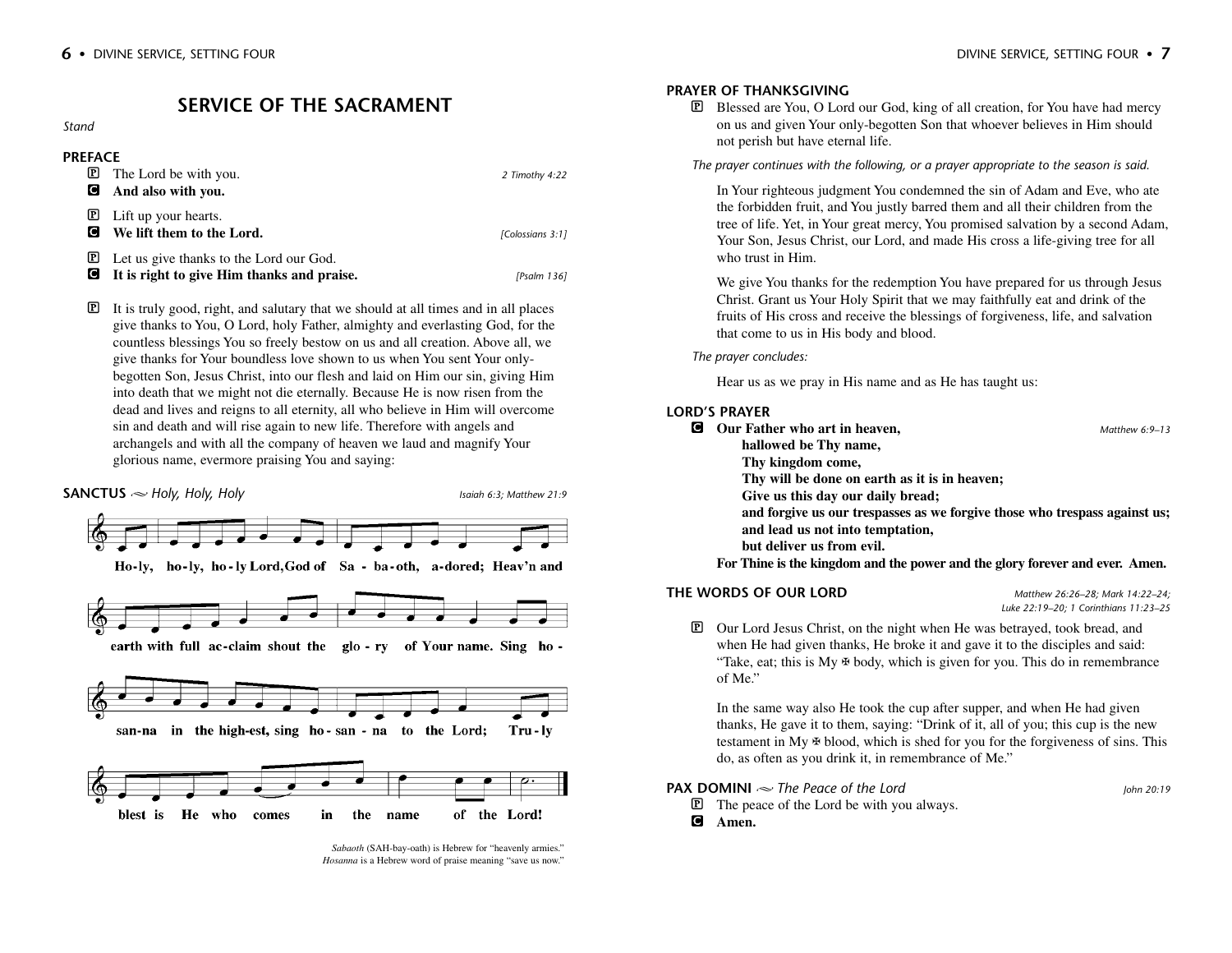

*Sit*

#### **DISTRIBUTION**

*The pastor and those who assist him receive the body and blood of Christ first and then distribute them to those who come to receive, saying:*

Take, eat; this is the true body of our Lord and Savior Jesus Christ, given into death for your sins. **Amen.** 

Take, drink; this is the true blood of our Lord and Savior Jesus Christ, shed for the forgiveness of your sins. The true body of Christ, given for you. **Amen.** 

The true blood of Christ, shed for you. **Amen.**

*In dismissing the communicants, the following is said:*

- P The body and blood of our Lord Jesus Christ strengthen and preserve you in body and soul to life everlasting. Depart ✠ in peace.
- C **Amen.**

**Amen.** 

*Stand*



## **AGNUS DEI**  $\approx$  Lamb of God *Luke 2:29–32 Luke 2:29–32 Luke 2:29–32*